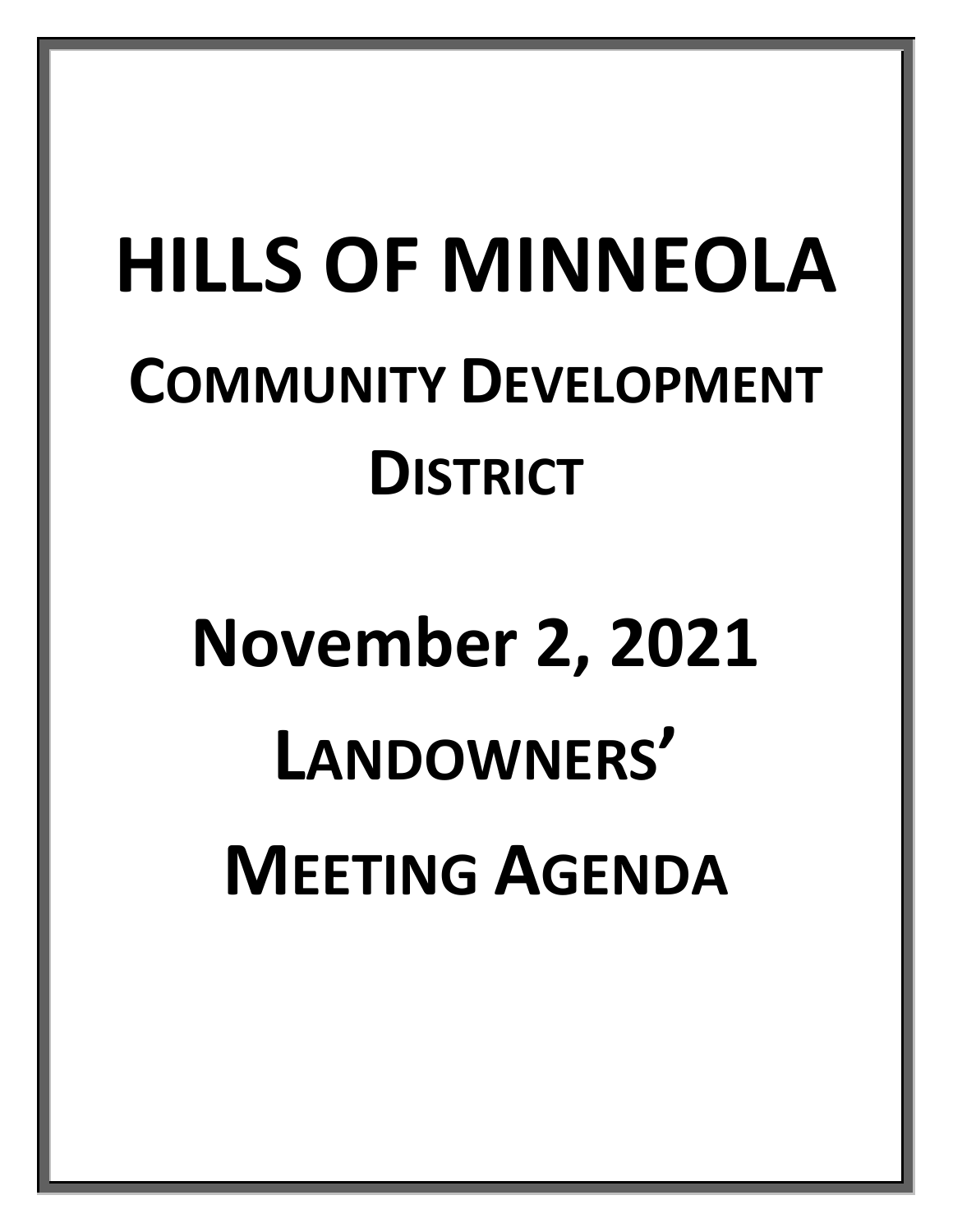### **Hills of Minneola Community Development District OFFICE OF THE DISTRICT MANAGER 2300 Glades Road, Suite 410W●Boca Raton, Florida 33431 Phone: (561) 571-0010●Toll-free: (877) 276-0889●Fax: (561) 571-0013**

October 26, 2021

**ATTENDEES:**

**Please identify yourself each time you speak to facilitate accurate transcription of meeting minutes.**

Landowners Hills of Minneola Community Development District

Dear Landowners:

A Landowners' Meeting of the Hills of Minneola Community Development District will be held on Tuesday, November 2, 2021 at 1:00 p.m., at the Hampton Inn & Suites by Hilton, 2200 E. Hwy. 50, Clermont, Florida 34711. The agenda is as follows:

- 1. Call to Order/Roll Call
- 2. Affidavit/Proof of Publication
- 3. Election of Chair to Conduct Landowners' Meeting
- 4. Election of Supervisors [SEATS 3, 4 & 5]
	- A. Nominations
	- B. Casting of Ballots
		- I. Determine Number of Voting Units Represented
		- II. Determine Number of Voting Units Assigned by Proxy
	- C. Ballot Tabulation and Results
- 5. Landowners' Questions/Comments
- 6. Adjournment

A landowner may vote in person at the Landowners' Meeting, or the landowner may nominate a proxy holder to vote at the meeting in place of the landowner. Whether in person or by proxy, each landowner shall be entitled to cast one vote per acre of land owned by him/her and located within the District, for each person that the landowner desires to elect to a position on the Board of Supervisors that is open for election for the upcoming term (three (3) seats on the Board will be up for election). A fraction of an acre shall be treated as one (1) acre, entitling the landowner to one (1) vote with respect thereto. **Please note that a particular real property** is entitled to only one (1) vote for each eligible acre of land or fraction thereof; therefore, two (2) or more people who own real property in common, that is one (1) acre or less, are together entitled to only one (1) vote for that real property.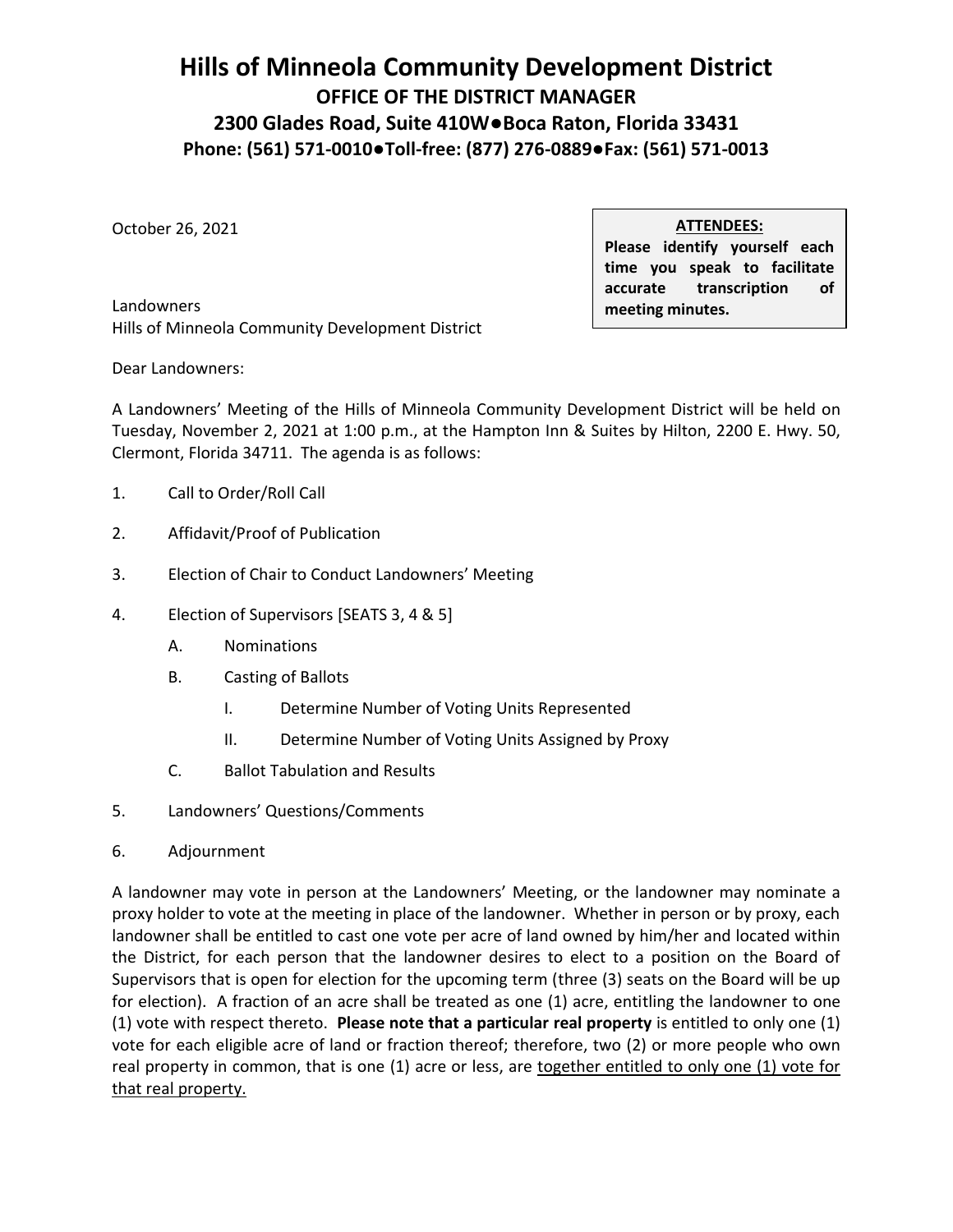*Landowners Hills of Minneola Community Development District November 2, 2021, Landowners' Meeting Agenda Page 2*

The first step is to elect a Chair for the meeting, who may be any person present at the meeting. The Chair shall conduct the nominations and the voting. If the Chair is a landowner or proxy holder of a landowner, he/she may nominate candidates and make and second motions. Candidates must be nominated and then shall be elected by a vote of the landowners. Nominees may be elected only to a position on the Board of Supervisors that is open for election for the upcoming term. The two (2) candidates receiving the highest number of votes shall be elected for a term of four (4) years, and the remaining candidate shall be elected for a two (2)-year term. The term of office for each successful candidate shall commence upon election.

A proxy is available upon request. To be valid, each proxy must be signed by one of the legal owners of the property for which the vote is cast and must contain the typed or printed name of the individual who signed the proxy; the street address, legal description of the property or tax parcel identification number; and the number of authorized votes. If the proxy authorizes more than one vote, each property must be listed and the number of acres of each property must be included. The signature on a proxy does not need to be notarized.

Should you have any questions and/or concerns, please feel free to contact me at (561) 346-5294.

Sincerely,

Cindy (Cerbone District Manager

**TO ATTEND BY TELEPHONE CALL-IN NUMBER: 1-888-354-0094 PARTICIPANT PASSCODE: 801 901 3513**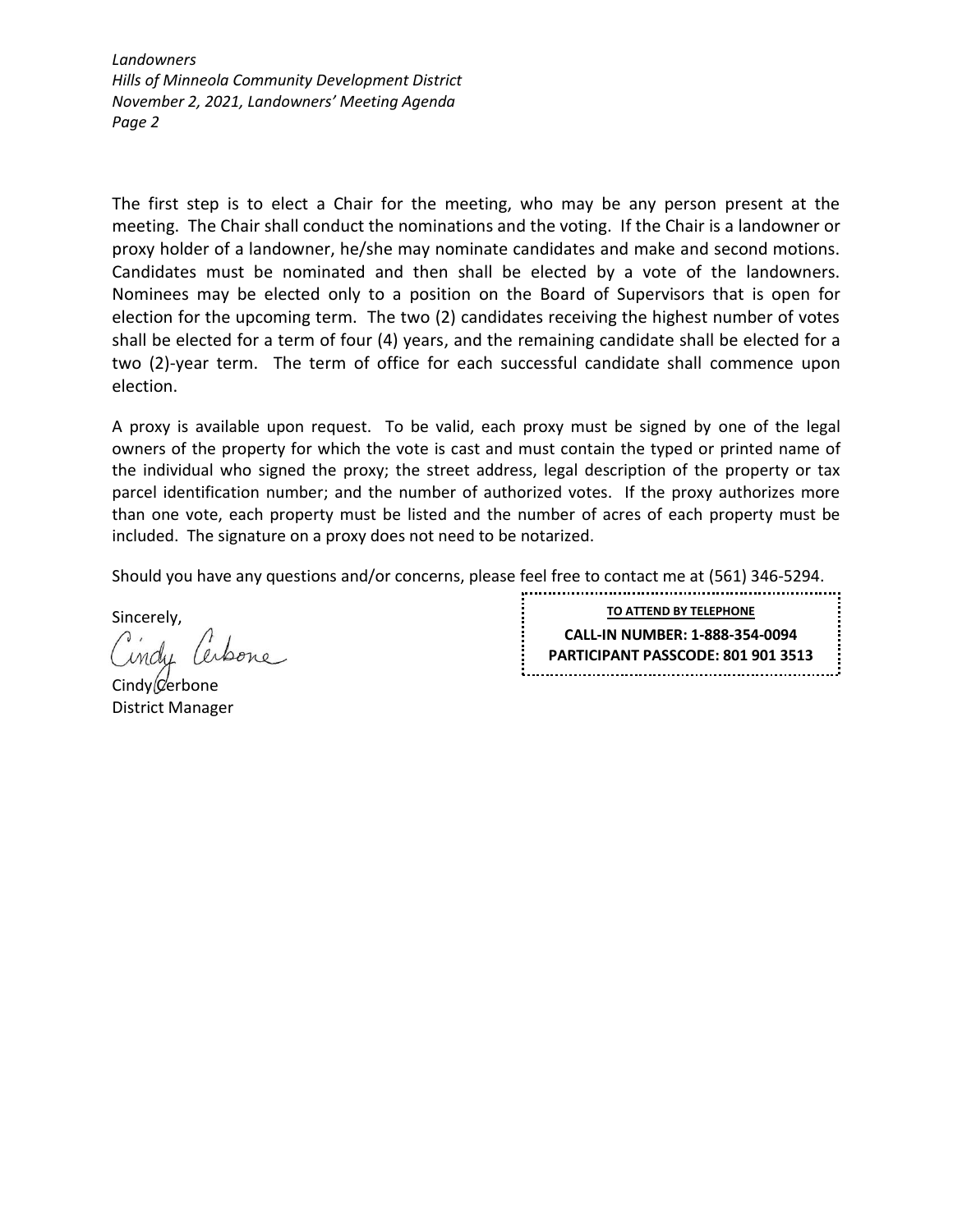The Gainesville Sun | The Ledger Daily Commercial | Ocala StarBanner News Chief I Herald-Tribune

#### **PROOF OF PUBLICATION**

Daphne Gillyard Hills Of Minneola Cdd 2300 GLADES **ROAD,**  SUITE 410W BOCA RATON FL 3343 I

#### STATE OF FLORIDA, COUNTY OF LAKE

The Daily Commercial, a newspaper printed and published in the city of Leesburg, and of general circulation in the County of Lake, State of Florida, and personal knowledge of the facts herein state and that the notice hereto annexed was Published in said newspapers in the issue dated:

10/08/2021, 10/15/2021

and that the fees charged are legal. Sworn to and subscribed before on 10/15/2021

Legal Clerk

Notary, State of WI, County of Brown

My commision expires Publication Cost: \$316.52 Order No: Customer No: PO#: 6371914 520651

# of Copies:

1

THIS IS NOT AN INVOICE!

*Please do not use this form for payment remittance,* 

PO Box 631244 Cincinnati, OH 45263-1244

HILLS OF MINNEOLA COMMU-<br>DEVELOPMENT DISTRICT<br>NOTICE OF LANDOWNERS'<br>MEETING

Notice is hereby given to the publlc and all landowners within HIiis of Minneola Community Developmenl District (the "District"), the location<br>of which Is generally described as comprising a parcel or parcels of land conlalnlng opproxlmately 8B5, 15+ acres, generally located east of Florida's Turnpike, south of Sugarloaf Mountain Road and north<br>of Thoroughbred Lane, in Lake Counly, Florldo, advising lhof o meellng of landowners wlll be held for the purpose or elecllng three {3) persons lo lhe District Boord or Supervisors

DATE: November 2, 2021 TIME: 1:00 p,m. PLACE: Hampton Inn & Suites by HIiton

2200E Hwy so Clermont, Florido 34711

Each landowner may vole in person or by wrltten proxy, Proxy forms moy be obtained upan request ot the office of 1he District Manager, 2300 Glades Rood, Suite 410W, Boca Roton, Florido 33431, 5621571-0010<br>("Disiricl Office"), during normal<br>business hours<sub>;</sub> At sold meeting<br>each landowner or his or her proxy<br>shoil be entitled to nominate persons ror the position of Supervisor and cost one vole per acre of land, or frocllonol portion 1hereof, owned by him or her end localed wllhln the District for each person to be elecled to the position or Supervisor. A fraction of an acre shall be<br>treated as one acre, entilting lhe<br>landowner to one vote with respect lherelo. Platted lots shall be counted<br>indlyIduaIIy and rounded up to the<br>nearest whole acre. The acreage of platted lots shall not be aggregated<br>for determining the number of voting units held by a landowner or o landowner's proxy, At the landowners' meeting the landowners shall select a person to serve as the<br>meeting chair and who shall conduct<br>the meeting.

The landowners' meeling is open to<br>the public and will be conducled in accordance wilh the provisions of Florldo low, The meellng may be continued to a dote, time, and place to be specified on lhe record at such meeting. A copy of the agenda may to be spectrica on the reser<br>meeting, A copy of the age<br>be oblained from the Distric

Any person requiring special occom-modolions lo participate in lhe meeling is asked lo contact lhe Dislrict Office al (561) 571-0010, at least forly-elght (48) hours before<br>the meellng, If you are hearing or<br>speech impaired, please contact the<br>Florida Relay Service at 7-1-1 or<br>(800) 955-8770 for aid in contacting<br>the District Office.

A person who decides to appeal any<br>respect to any matter considered at<br>the meeting is advised that such<br>the meeting is advised that such<br>person will need o record of lhe proceedings and that accordingly, the person may need lo ensure lhat record of<br>de Includi mony and evidence upon which 1he appeal is to be based,

District Manager

6371914<br>October 00, 2021 &<br>October 15, 2021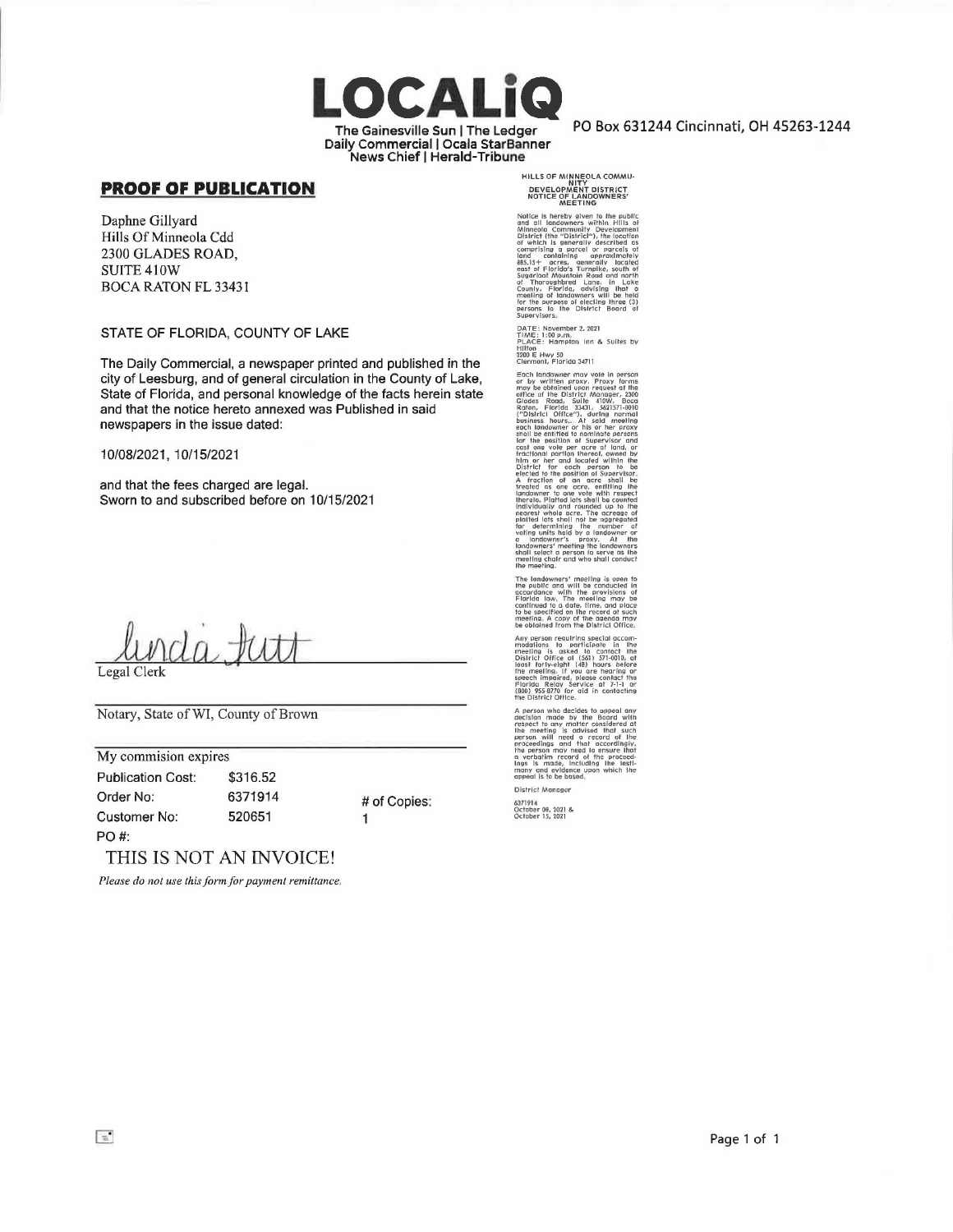#### **LANDOWNER PROXY**

#### **HILLS OF MINNEOLA COMMUNITY DEVELOPMENT DISTRICT LAKE COUNTY, FLORIDA LANDOWNERS' MEETING – NOVEMBER 2, 2021**

KNOW ALL MEN BY THESE PRESENTS, that the undersigned, the fee simple owner of the lands described herein, hereby constitutes and appoints \_\_\_\_\_\_\_\_\_\_\_\_\_\_\_\_\_\_\_\_\_\_\_\_\_\_\_\_\_\_\_ **("Proxy Holder")** for and on behalf of the undersigned, to vote as proxy at the meeting of the landowners of the Hills of Minneola Community Development District to be held at the Hampton Inn & Suites by Hilton, 2200 E Hwy 50, Clermont, Florida 34711 on November 2, 2021 at 1:00 p.m., and at any adjournments thereof, according to the number of acres of unplatted land and/or platted lots owned by the undersigned landowner which the undersigned would be entitled to vote if then personally present, upon any question, proposition, or resolution or any other matter or thing which may be considered at said meeting including, but not limited to, the election of members of the Board of Supervisors. Said Proxy Holder may vote in accordance with their discretion on all matters not known or determined at the time of solicitation of this proxy, which may legally be considered at said meeting.

Any proxy heretofore given by the undersigned for said meeting is hereby revoked. This proxy is to continue in full force and effect from the date hereof until the conclusion of the landowners' meeting and any adjournment or adjournments thereof, but may be revoked at any time by written notice of such revocation presented at the landowners' meeting prior to the Proxy Holder's exercising the voting rights conferred herein.

| Printed Name of Legal Owner |                |                         |
|-----------------------------|----------------|-------------------------|
| Signature of Legal Owner    | Date           |                         |
| <b>Parcel Description</b>   | <b>Acreage</b> | <b>Authorized Votes</b> |
|                             |                |                         |
|                             |                |                         |
|                             |                |                         |

*[Insert above the street address of each parcel, the legal description of each parcel, or the tax identification number of each parcel. If more space is needed, identification of parcels owned may be incorporated by reference to an attachment hereto.]*

#### **Total Number of Authorized Votes: \_\_\_\_\_\_\_**

NOTES: Pursuant to Section 190.006(2)(b), Florida Statutes (2016), a fraction of an acre is treated as one (1) acre entitling the landowner to one vote with respect thereto. Moreover, two (2) or more persons who own real property in common that is one acre or less are together entitled to only one vote for that real property. If the fee simple landowner is not an individual, and is instead a corporation, limited liability company, limited partnership or other entity, evidence that the individual signing on behalf of the entity has the authority to do so should be attached hereto (e.g., bylaws, corporate resolution, etc.).